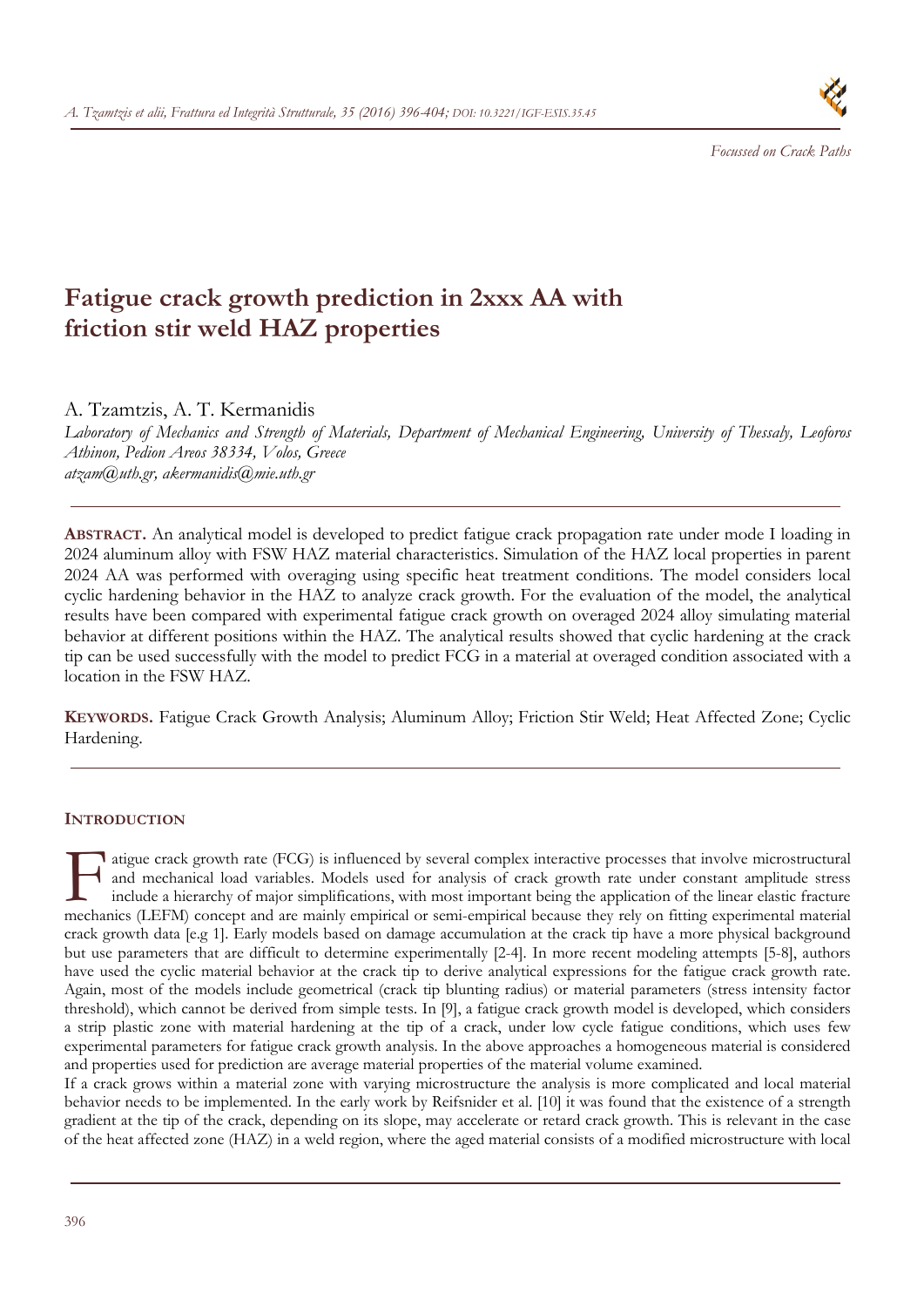

material properties in the HAZ area. In the HAZ fatigue crack growth rate is influenced by the inhomogeneous overaged microstructure [11-13]. In [14] it was shown that overaging of 2024 material has significant impact on the fatigue crack growth behavior of the alloy. A relevant mechanism of 2024 alloy influenced by overaging [14], which is associated with the material's fatigue crack growth rate is cyclic strain hardening at the crack tip. In studies [15-17], cyclic strain hardening has been linked analytically and experimentally to the closure levels of the advancing crack and hence the rate of its propagation. This dependency has been exploited in the fatigue crack growth analysis, to include the effect of local material properties on FCG with the variation in cyclic strain hardening behavior at different locations in the HAZ. The model assumes LCF conditions at the crack tip and considers incremental crack growth under fatigue loading. The results obtained analytically are compared with experimental fatigue crack growth data on overaged 2024 aluminum alloy simulating different local properties and microstructure within the HAZ.

### **CRITICAL ENERGY DISSIPATION FOR CRACK GROWTH**

n the proposed model crack growth occurs incrementally after a critical number of cycles ΔΝ. The crack growth increment Δr is equal to a material element with width Δr at the crack plane (Fig. 1). Based on these assumptions, a crack propagation rate can be calculated from equation:  $\prod_{\text{cm}}^n$ 

$$
\frac{da}{dN} = \frac{\Delta r}{\Delta N} \tag{1}
$$

It is assumed that the material element at the crack tip is subjected to low cycle fatigue conditions [5-9] with an average constant plastic strain range Δεpm. Under cyclic straining material failure occurs when in a stabilized hysteresis loop a critical amount of energy W<sub>f</sub> is accumulated in the material after a finite number of loading cycles N<sub>f</sub>. By assuming that the energy per cycle ΔW is nearly constant throughout the fatigue test, the total plastic strain energy until fracture may be approximated by [18]:

$$
W_f = \Delta W \cdot N_f = 2\sigma_A \cdot \Delta \varepsilon_p \left(\frac{1 - n'}{1 + n'}\right) N_f
$$
\n(2)

with  $\sigma_A$  the stress amplitude and n' the cyclic strain hardening exponent. The critical amount of energy W<sub>f</sub> for failure of the material volume is estimated from the strain energy density [SED] theory [19-20]. In the SED criterion the critical strain energy density function  $dW/dV$  is associated with the critical distance  $r_c$  from the crack tip for onset of crack initiation and the critical strain energy density factor  $S_c$  in the form:

$$
\left(\frac{dW}{dV}\right)_c = \frac{S_c}{r_c} \tag{3}
$$

For plane stress the strain energy density factor becomes:

$$
S_c = \frac{(1-v)K_{cr}^2}{2\pi E} \tag{4}
$$

Assuming that the energy for fracture can be approximated by the critical strain energy per unit volume  $(dW/dV)_{c}$  from the SED criterion in Eq. (3),  $W_f$  in Eq. (2) can be derived with the use of Eq. (3) and the critical number of cycles  $N_f$  for a crack increment  $\Delta r = r_c$  can be obtained from (2) by:

$$
N_f = \frac{(1-v)\mathbf{K}_{\sigma}^2 (1+n')}{4\pi \mathbf{E}r_c \sigma_{\mathbf{A}} \Delta \varepsilon_p (1-n')}
$$
(5)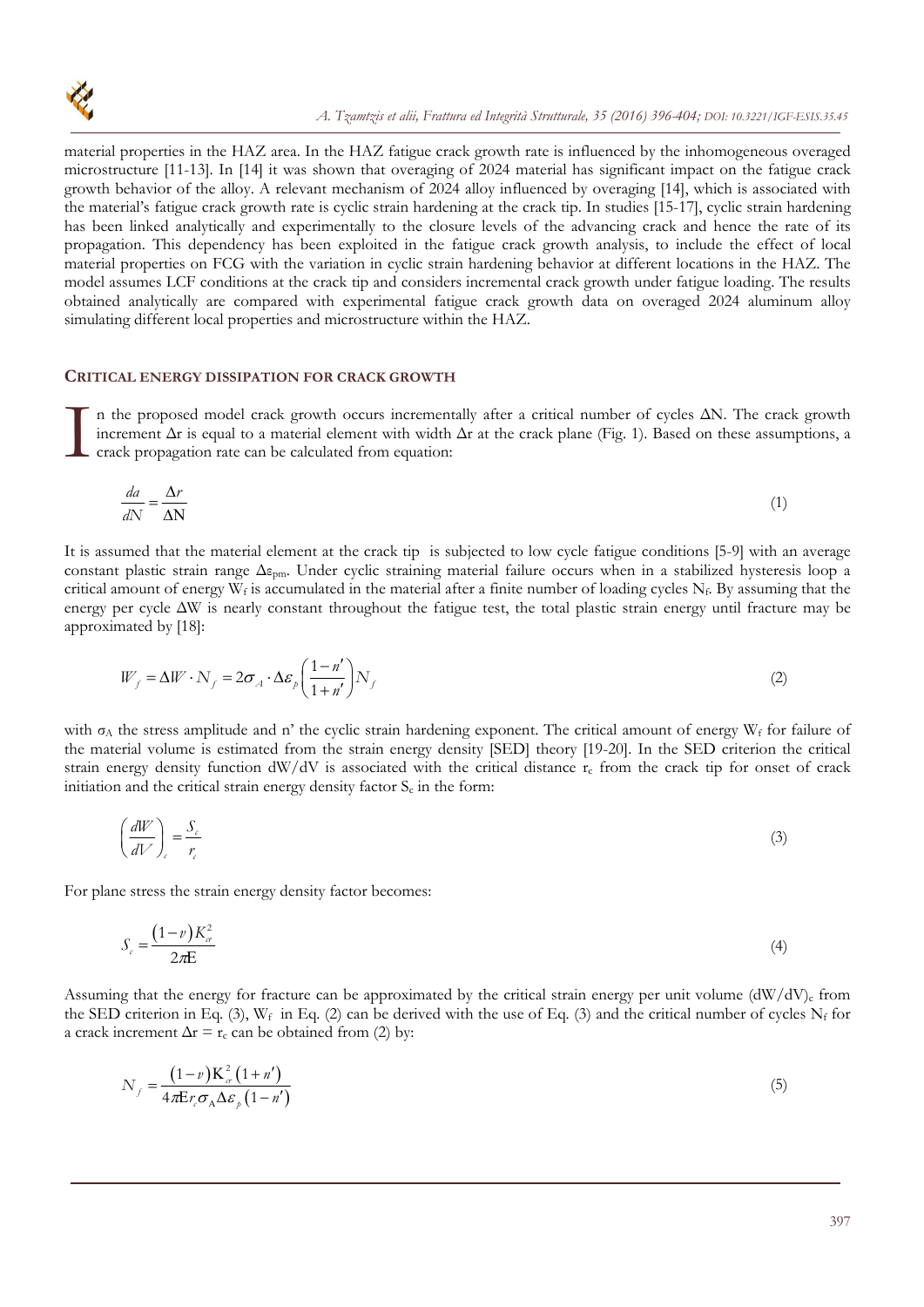

Figure 1: Incremental crack growth in HAZ.

By calculating in Eq. (5) for mode I loading the stress amplitude  $\sigma_A$  at the position of fracture  $r_c$  for an isotropic linear elastic material and by and using the Coffin-Manson relationship [21-22] to derive Δεp,, the crack growth equation can be derived:

$$
\frac{d\alpha}{dN} = r_c^{\frac{2c+3}{2c+2}} \left[ \frac{4\sqrt{\pi}E2^{\left(c+\frac{1}{2}\right)}(1-n')\epsilon_f^{\vee}}{(1-v)K_{cr}^2(1+n')} \right]^{1/2+1} (\Delta K)^{1/2+1}
$$
(6)

Eq. (7) can be written in the following simplified form:

$$
\frac{d\alpha}{dN} = A^k B^m \left(\Delta K\right)^m \tag{7}
$$

where parameter m is related to the Coffin-Manson parameter m as  $m=1/c+1$ and

 $A = r_c$  (8)

$$
k = \frac{2c + 3}{2c + 2} \tag{9}
$$

$$
B = \left[ \frac{4\sqrt{\pi} \mathbf{E} 2^{\left(c + \frac{1}{2}\right)} (1 - n') \varepsilon_j}{(1 - v) \mathbf{K}_{\sigma}^2 (1 + n')} \right]
$$
(10)

Parameters n', K<sub>cr</sub>, c, ε<sub>f</sub>', E can be determined experimentally. Crack growth rate in Eq. (7) is dependent on parameter B, which includes material properties and therefore provides a physical background in the crack growth analysis. The only fitting parameter I Eq.  $(7)$  is length  $r_c$ , which is also an undefined parameter in the SED theory.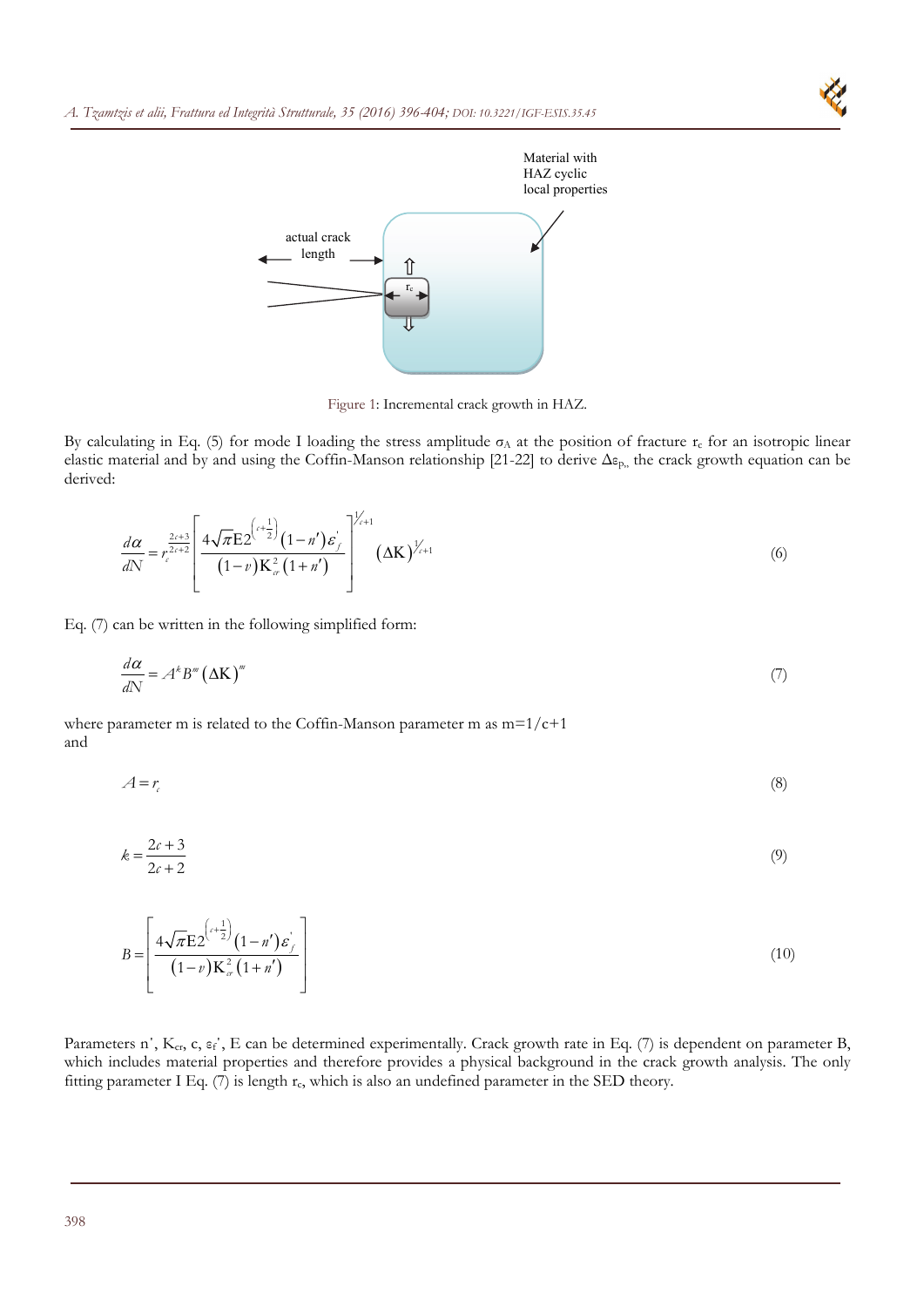

#### **EXPERIMENTAL SIMULATION OF HAZ LOCAL PROPERTIES**

### *Microstructural Characteristics*

imulation of HAZ material properties was achieved by implementing a heat treatment procedure on 2024 material described in [14] using different overaging conditions. The procedure selected helps to produce materials based on the 2024 alloy with similar microstructural characteristics and local properties with selected positions in the HAZ, imulation of HAZ material properties was achieved by implementing a heat treatment procedure on 2024 material<br>described in [14] using different overaging conditions. The procedure selected helps to produce materials based characteristics with 3 locations in the HAZ: (a) close to the base material, (b) at the mid-point of HAZ hardness gradient and (c) close to the weld nugget (HAZ/TMAZ interface), and are named A200, A250 and A300 respectively, based on the temperature of heat treatment used for 15 hours aging. The microstructural characteristics between the HAZ material (close to the base metal, 12 mm away from the weld center) and A200 are given in Fig. 2. They are comparable and consist of same size coarsened second-phase particles, the Al2Cu (θ΄phase) and the Al2CuMg (S΄ phase). In both materials similar hardness values are obtained as shown in the hardness profile of the 2024 aluminum alloy FSW, in Fig. 3. In the same Figure, the hardness values of materials A250 and A300 are shown and are placed on the respective locations in the HAZ with similar hardness values.



Figure 2: Microstructures of (a) HAZ at a distance 12mm from the weld centerline, (b) A200 material.





Figure 3: Microhardness variation in 2024 FSW determined at two different layers in the cross section of the FSW joint (1 and 2 mm depth from specimen surface). Local hardness values of A200, A250 and A300 materials are shown at the locations in the HAZ with similar microhardness values. The specimen location designates where the sample has been extracted to obtain local tensile properties in the HAZ.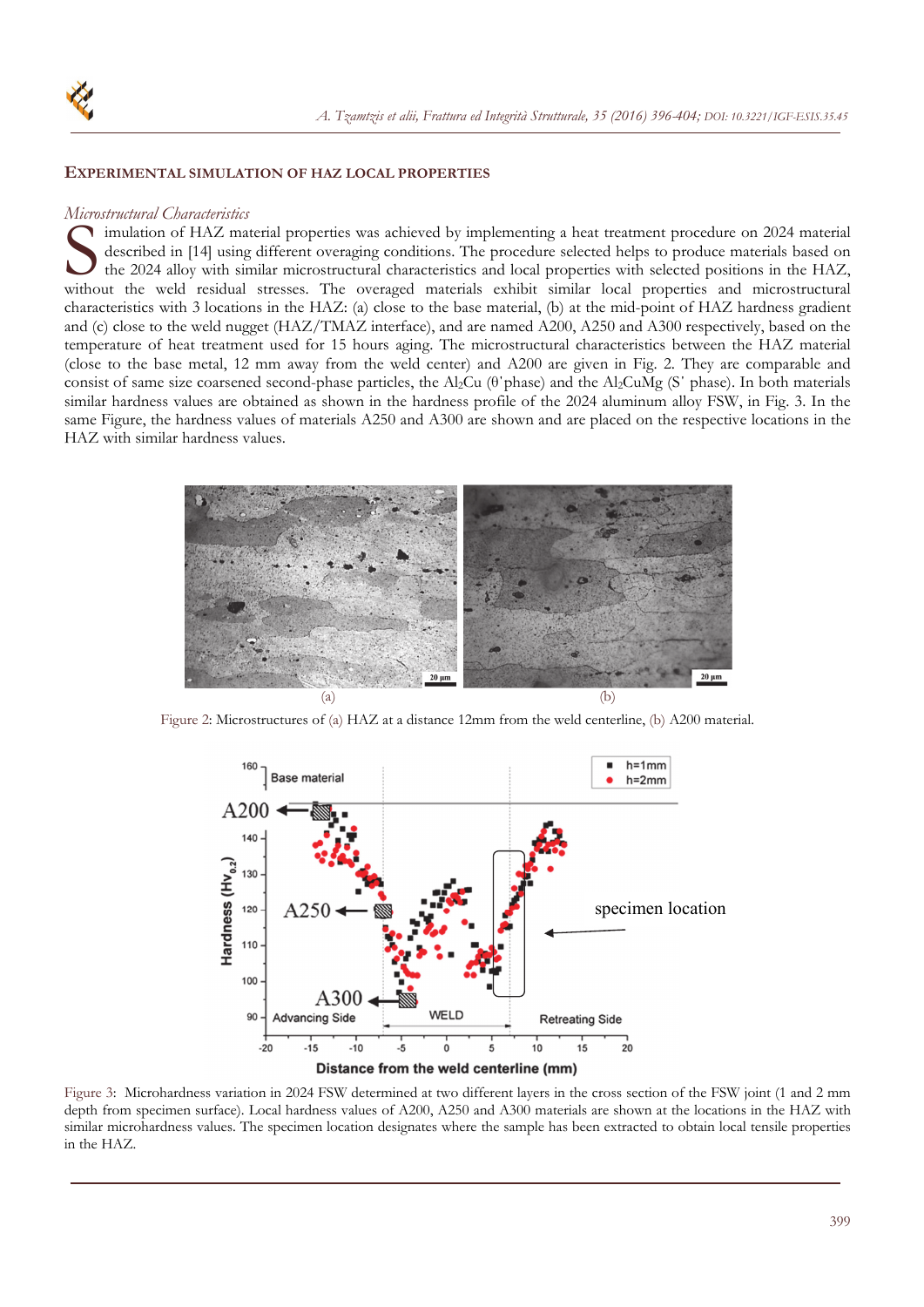

## *Tensile behavior*

The tensile stress-strain behavior of a subsize specimen (ASTM E8M-01) extracted from the location shown in Fig. 3 and the A250 material are compared up to a tensile strain of 5% in Fig. 4. The hardness of A250 material, is similar to the hardness obtained at the mid-point of the specimen gauge length in Fig. 3. Despite the small difference in strength values, the strain hardening behavior in the two cases is very close and the determined strain hardening exponent values are 0.150 and 0.161 for the HAZ and A250 materials respectively.



Figure 4: Stress strain curves for materials A 250 and HAZ at the mid-length of hardness gradient.



Figure 5: Monotonic & cyclic stress- strain curves of T3, A250 and A300 materials.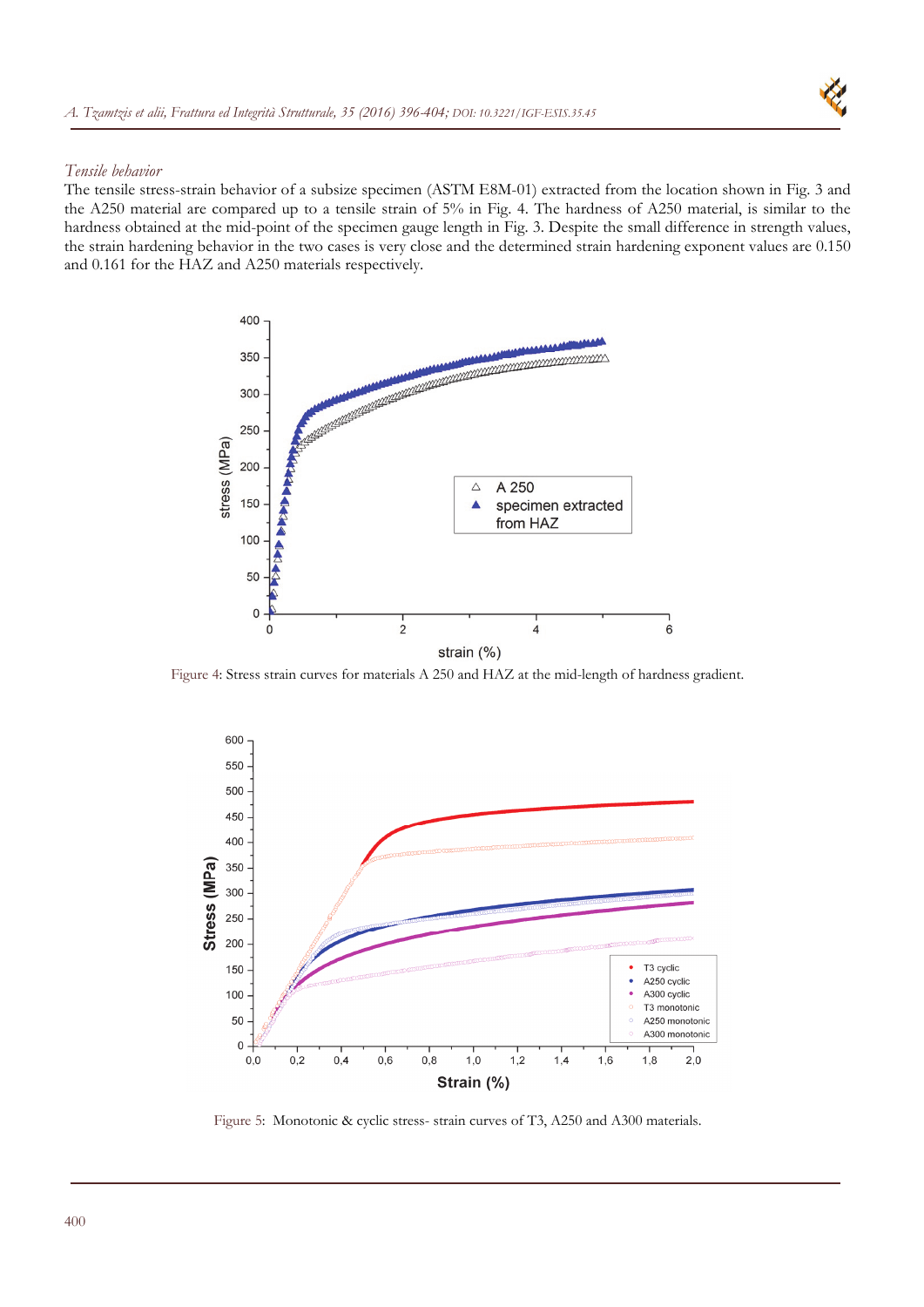

# *Cyclic hardening*

The cyclic tests performed in [14] and reproduced in Fig. 5 show that cyclic strain hardening occurs in the overaged materials A250 and A300. Cyclic strain hardening after overaging is more pronounced compared to the base metal (T3) as obtained from the cyclic strain hardening exponent n' values in Tab. 1. Parameter n' increases with increasing overaging temperature (A300 material). This is associated with the HAZ location close to the weld center. The dependency of increasing cyclic strain hardening with increasing crack closure was investigated in [14]. Here, this dependency is used to analyze the crack growth behavior of A250 and A300 materials using the different cyclic hardening characteristics (value n') in Eq. (7) to obtain an estimation of the respective behavior of the related positions in the HAZ in Fig. 3.

|      | Yield<br>strength $\sigma_{0.2}$<br>(MPa) | Cyclic yield<br>strength $\sigma_{c0.2}$<br>(MPa) | Strain<br>hardening<br>exponent n | Strength<br>coefficient H<br>(MPa) | Cyclic strain<br>hardening<br>exponent n' | Cyclic strength<br>coefficient<br>H' (MPa) |
|------|-------------------------------------------|---------------------------------------------------|-----------------------------------|------------------------------------|-------------------------------------------|--------------------------------------------|
| T3   | 375                                       | 445                                               | 0.120                             | 694                                | 0.042                                     | 576                                        |
| A250 | 245                                       | 245                                               | 0.161                             | 604                                | 0.148                                     | 568                                        |
| A300 | 135                                       | 185                                               | 0.242                             | 594                                | 0.211                                     | 674                                        |

Table 1: Cyclic and monotonic properties of T3, A250 and A300 materials.

# **CRACK GROWTH ANALYSIS**

rack closure under cyclic loads is influenced by the cyclic hardening mechanism at the crack tip. In [14-17] it was analytically and experimentally demonstrated that increased cyclic hardening contributes to increased crack closure and retards fatigue crack growth. Track closure under cyclic loads is influenced by the cyclic hardening mechanism at the crack tip. In [14-17] it was analytically and experimentally demonstrated that increased cyclic hardening contributes to increased cra

positions in the HAZ (A250 and A300). In the analysis, the material properties included in parameter B (Eq. 10) for all materials have been taken from the reference, base metal, 2024 T3 alloy and are presented in Tab. 2. The material volume length  $r_c$  was fitted from the 2024 T3 data. In Fig. 6 the analytical results obtained using a numerical integration of Eq. (7) for T3 (base metal), A250 (mid-point HAZ gradient) and A300 (HAZ/TMAZ) materials are compared against experimental crack growth rates. Analytical and experimental crack growth rates agree well for the stress intensity factor range examined (12-25 MPa m<sup>1/2</sup>), specifically for the position associated with A250, while for the case of A300 (HAZ/TMAZ interface) a small overestimation in predicted crack growth rates exists.

| Cyclic hardening<br>exponent n'        | Parameter<br>$r_c(m)$ | Coffin-<br>Manson<br>exponent c | Coffin-<br>Manson<br>parameter<br>$\varepsilon_f$ ' | critical stress<br>intensity factor<br>$K_{cr}$ (MPam <sup>1/2</sup> )<br>$[23]$ | Young's<br>modulus<br>E(GPa) | Poisson ratio<br>ν |
|----------------------------------------|-----------------------|---------------------------------|-----------------------------------------------------|----------------------------------------------------------------------------------|------------------------------|--------------------|
| T3: 0.042<br>A250:0.148<br>A300: 0.211 | $1.291x10^{-6}$       | $-0.6$                          | 0.13                                                | 60                                                                               | 73.1                         | 0.33               |

Table 2: Material parameters used in Eq. (7) for FCG analysis.

In Tab. 3 the average value of parameter  $r_c$  for the three materials T3, A250 and A300 is given. In Fig. 7 the analytical results are compared against the experimental crack growth rates using in the analysis the mean value of  $r_c$  in order to evaluate the sensitivity of the analysis on the fitting parameter. The differences in this case are negligible, which shows that analytical predictions are not influenced by the value of  $r_c$ .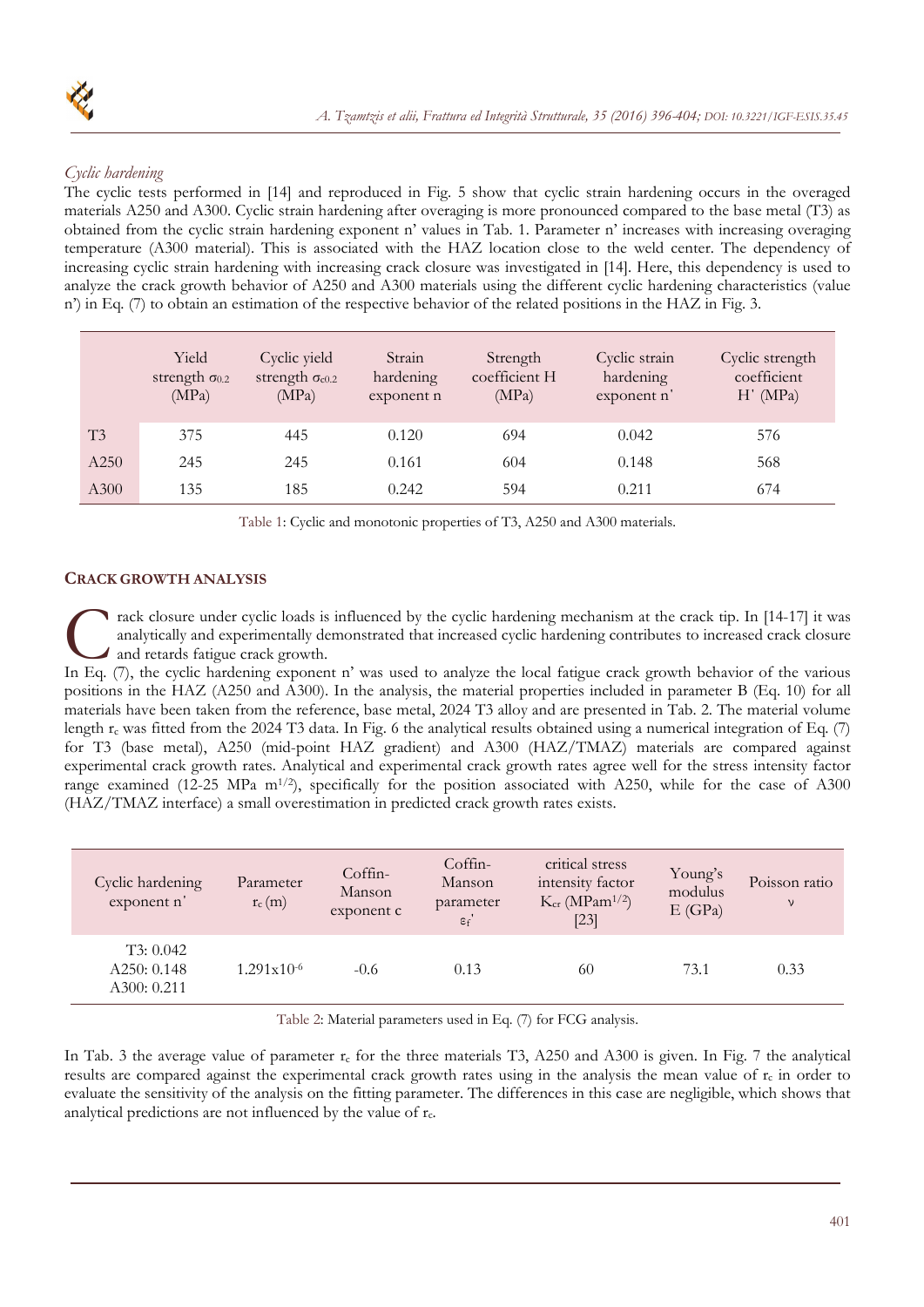



Figure 6: Experimental and computed fatigue crack growth rates vs. stress intensity factor range (dα/dN-ΔΚ) in T3, A250 and A300 materials. The analytical results were obtained for c=-0.6 and  $r_c$ =1.291x10<sup>-6</sup> m.

|                | parameter $r_c$ (m) |                        |  |  |  |
|----------------|---------------------|------------------------|--|--|--|
| T <sup>3</sup> | $1.291x10^{-6}$     |                        |  |  |  |
| A250           | $1.538x10^{-6}$     | mean:                  |  |  |  |
| A300           | $1.158x10^{-6}$     | $1.329 \times 10^{-6}$ |  |  |  |

Table 3: Average value of  $r_c$  length.



Figure 7: Experimental and computed fatigue crack growth rates vs. stress intensity factor range (dα/dN-ΔΚ) in T3, A250 and A300 materials evaluated for  $r_{c,mean} = 1.329 \times 10^{-6}$  m.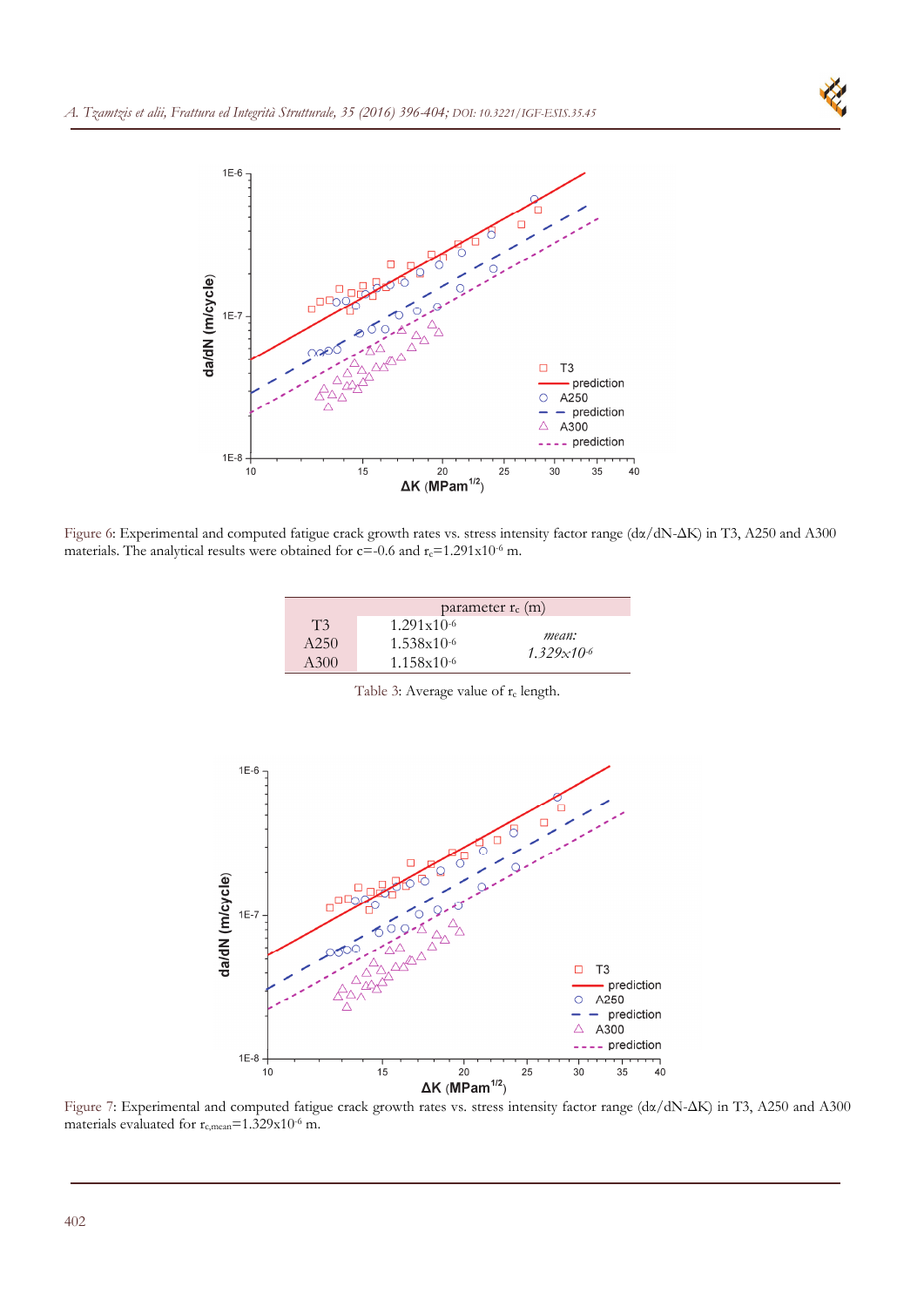

# **CONCLUSIONS**

 model with the ability to perform fatigue crack growth analysis taking into account the local material behavior at specific locations in an aluminum 2024 T3 FSW Heat Affected Zone is proposed. To simulate the local material behavior in the HAZ without the effect of weld residual stresses, the reference 2024 T3 aluminum alloy was model with the ability to perform fatigue crack growth analysis taking into account the local material behavior at specific locations in an aluminum 2024 T3 FSW Heat Affected Zone is proposed. To simulate the local materia characteristics and mechanical properties to the HAZ material. The analytical results obtained with the model showed that it can satisfactory predict crack growth rates of the material with local HAZ characteristics.

## **ACKNOWLEDGMENTS**

his research has been co-financed by the European Union (European SocialFund - ESF) and Greek national funds through the Operational Program"Education and Lifelong Learning" of the National Strategic Reference Framework (NSRF) - Research Funding Program: Heracleitus II. Investing in knowledge society through the his research has<br>through the C<br>Framework (N:<br>European Social Fund.

# **REFERENCES**

- [1] Paris, P., Erdogan F., A Critical Analysis of Crack Propagation Laws. Journal of Fluids Engineering, 85 (4) (1963) 528- 533. DOI:10.1115/1.3656900
- [2] Rice, J.R., Mechanics of crack tip deformation and extension by fatigue. In fatigue Crack propagation. Special Technical Publication, American Society for Testing and Materials STP 415 247-309 (1967).
- [3] Weertman, J., Rate of growth of fatigue cracks calculated from the theory of infinitesimal dislocations distributed on a plane. International Journal of Fracture Mechanics, 2 (2) (1666) 460-467. DOI 10.1007/BF00183823.
- [4] McClintock, F.A., On the plasticity of the growth of fatigue cracks. Fracture of solids, 20 (1963) 65-102.
- [5] Wu, S.-X., Mai Y.-W., Cotterell B., A model of fatigue crack growth based on Dugdale model and damage accumulation, International Journal of Fracture, 57 (3) (1992) 253-267. DOI: 10.1007/BF00035077.
- [6] Shi, K.K., Cai L.X., Chen L., Wu S.C., Bao C., Prediction of fatigue crack growth based on low cycle fatigue properties. International Journal of Fatigue, 61 (0) (2014) 220-225. DOI:10.1016/j.ijfatigue.2013.11.007.
- [7] Chen, L., Cai, L..X., Yao, D., A new method to predict fatigue crack growth rate of materials based on average cyclic plasticity strain damage accumulation. Chinese Journal of Aeronautics, 26 (1) (2013) 130-135. DOI:10.1016/j.cja.2012.12.013.
- [8] Pandey, K.N., Chand, S., An energy based fatigue crack growth model, International Journal of Fatigue, 25 (8) (2003) 771-778. DOI:10.1016/S0142-1123(03)00049-5.
- [9] Kermanidis, A.T., Pantelakis, S.G., Fatigue crack growth analysis of 2024 T3 aluminium specimens under aircraft service spectra. Fatigue & Fracture of Engineering Materials & Structures, 24 (10) (2001) 699-710. DOI: 10.1046/j.1460-2695.2001.00435.x.
- [10] Reifsnider, K., Kahl, M., Effect of local yield strength gradients on fatigue crack propagation, International Journal of Mechanical Sciences, 16 (2) (1974) 105-119. DOI:10.1016/0020-7403(74)90080-0.
- [11] Scialpi, A., de Filippis, L.A.C., Cavaliere, P., Influence of shoulder geometry on microstructure and mechanical properties of friction stir welded 6082 aluminium alloy, Mater Design, 28 (2007) 1124–1129. DOI:10.1016/j.matdes.2006.01.031.
- [12] Cavaliere, P., Nobile, R., Panella, F.W., Squillace, A., Mechanical and microstructural behavior of 2024-7075 aluminium alloy sheets joined by friction stir welding, Int J Mach Tool Manufac, 46 (2006) 588–594. DOI:10.1016/j.ijmachtools.2005.07.010.
- [13] Ceschini, L., Boromei, I., Minak, G., Morri, A., Tarterini, F., Effect of friction stir welding on microstructure, tensile and fatigue properties of the AA7005/10 vol.%Al2O3p composite, Compos Sci Technol, 67 (2007) 605–615. DOI:10.1016/j.compscitech.2006.07.029.
- [14] Tzamtzis, A., Kermanidis, A. T., Improvement of fatigue crack growth resistance by controlled overaging in 2024-T3 aluminium alloy, Fat. &. Fract. Eng . Mat and Struct., 37(7) (2014) 751-763. DOI: 10.1111/ffe.12163.
- [15] Budiansky, B., Hutchinson, J.W., Analysis of Closure in Fatigue Crack Growth. Journal of Applied Mechanics, 45(2)